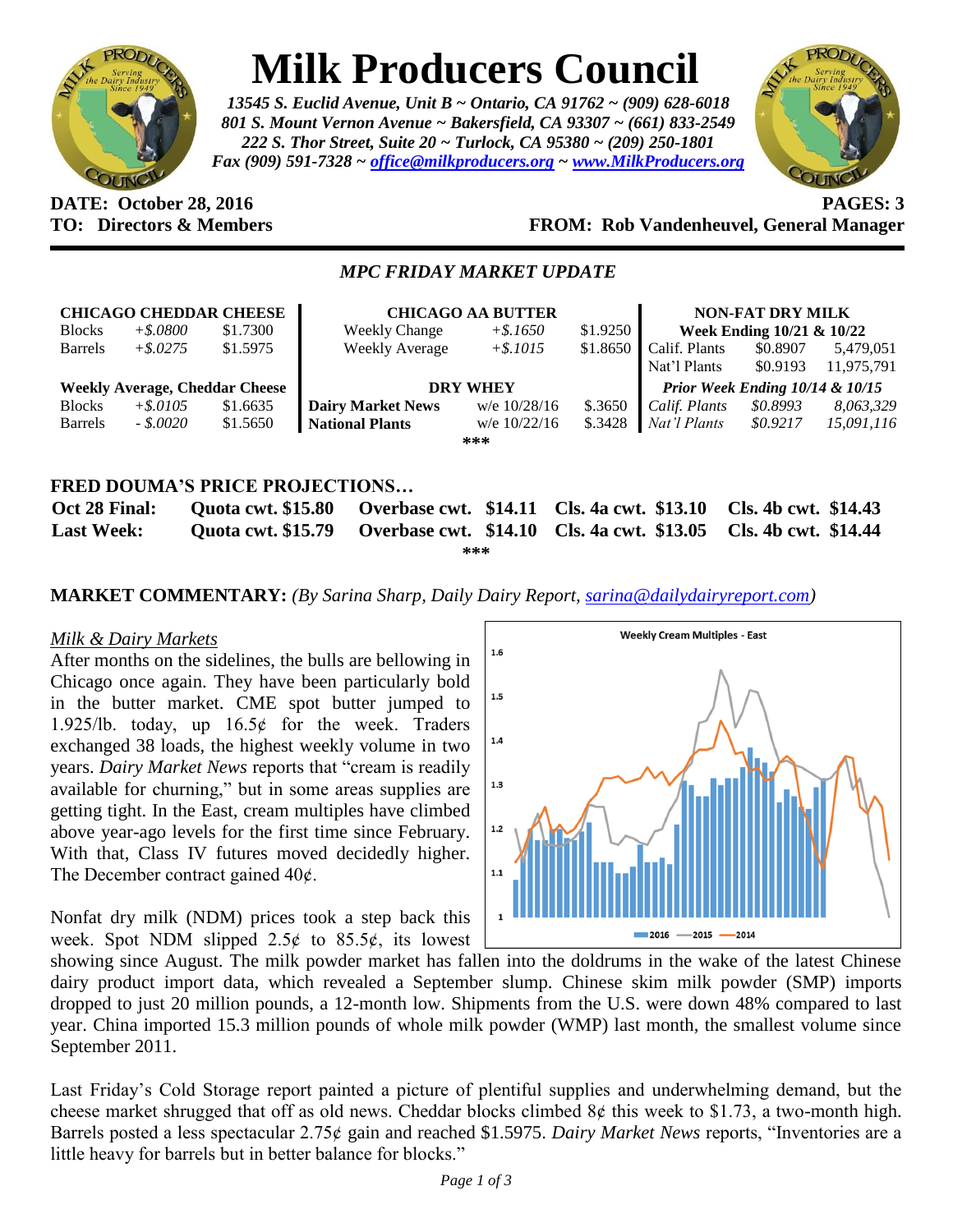China continued to import large volumes of cheese and whey in September. At 14 million pounds, cheese imports were up 7% from a year ago. Year-to-date shipments are up 27%. China imported nearly 104 million pounds of whey last month, 26% more than in September 2015. This is only the fifth time in the past nine years that Chinese whey imports have surpassed 100 million pounds. The U.S. accounted for 56% of Chinese whey imports in September.

The U.S. whey market continues to climb and *Dairy Market News* characterizes stocks as tight. National Dairy Product Sales Report showed whey prices at





34.3 $\phi$ , up more than 5% from the previous week to the highest value since August 2015. With that, Class III futures jumped back to their highest level since mid-September. The November through May contracts posted double-digit gains.

> Newfound strength in the dairy markets is built on the assumption that output is falling overseas. This is certainly true in Europe. The European Commission reported August milk collections down 1.9% from last year, the largest year-over-year deficit since April 2013. Declines are likely to persist throughout the fourth quarter, thanks to the government's generous milk production reduction scheme. Milk output remains depressed in Australia and South America.

> The outlook for New Zealand is a bit muddier. In September, milk collections reached 2.57 million metric

tons, up 1.1% from last year. This brings season-to-date output down just 0.2% from a year ago, much better than pre-season forecasts which called for full season declines around 3%. On a milk solids basis, season-to-date collections are 0.6% shy of last year.

Fonterra, which handles the bulk of New Zealand's milk, reported that since September "the continuing impact of materially wetter than normal spring weather in most parts of the country has seen further reductions in Fonterra's milk volumes across New Zealand." But the cooperative's producers are apparently suffering more than their competitors; Fonterra reported seasonto-date collections down 3% from last year, while nationwide output is nearly flat. Fonterra has expressed concerns that in the wettest areas, disappointing spring milk yields will be similarly stagnant through the summer. This begs the question: will New Zealand continue to produce more milk than feared, or will it succumb to the Fonterra deficit? The answer will have a big impact on the direction of the milk powder market, the decline in European milk output notwithstanding.